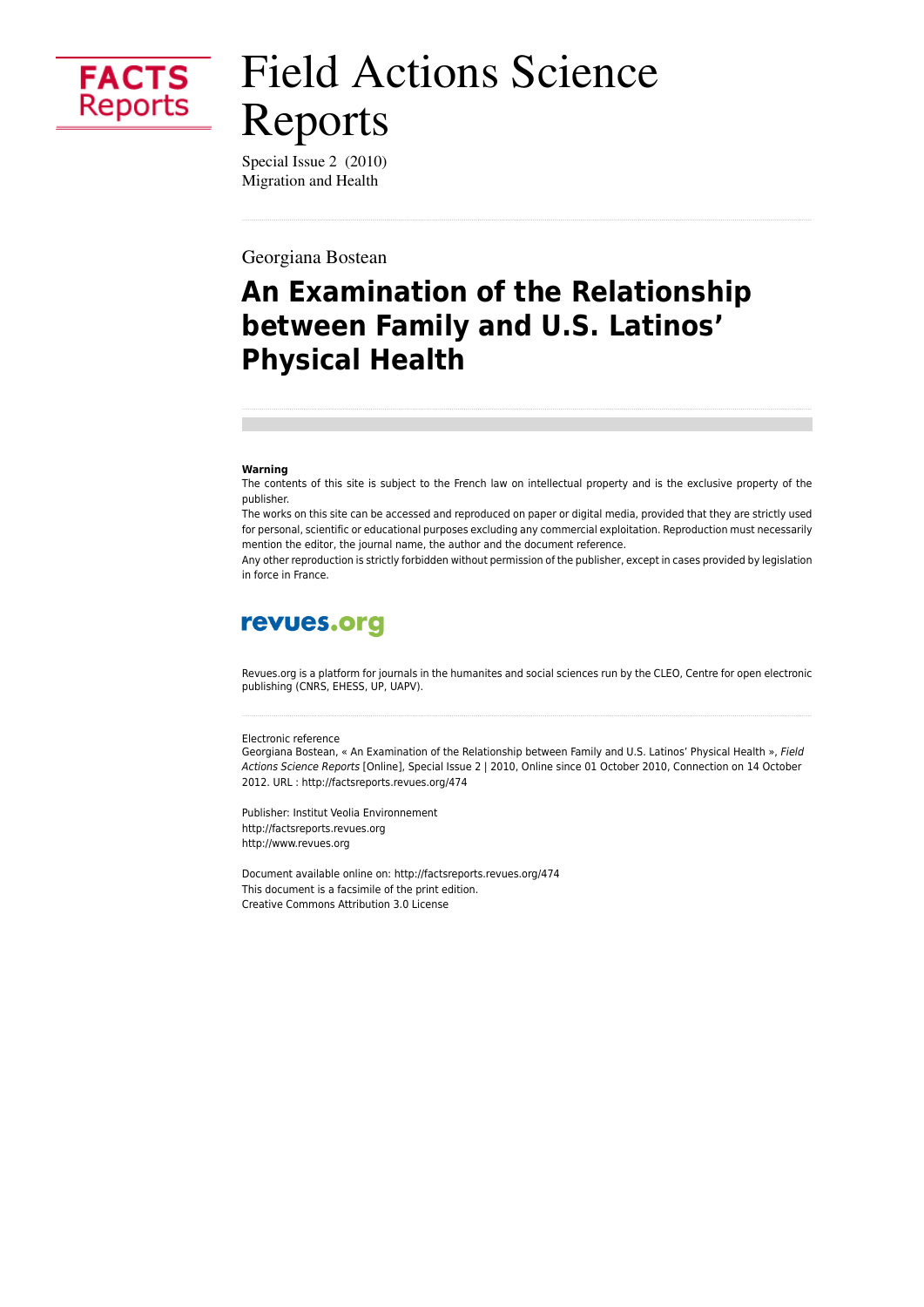

## An Examination of the Relationship between Family and U.S. Latinos' Physical Health

#### **G. Bostean**

Department of Sociology, University of California, Irvine

Abstract. Latinos, especially immigrant Latinos, have lower mortality rates and some better health outcomes than U.S.-born Latinos and whites, a situation called the Latino Paradox. One explanation for the advantage is that Latinos' family orientation protects health. However, because few large-scale studies examine Latinos' family relationships by nativity, the extent to which family factors contribute to Latinos' health outcomes is unclear. Additionally, while a large literature focuses on family cohesion, fewer studies address both cohesion and conflict, which may be particularly important among immigrants, whose migration and adaptation experiences can strain family relations. This study examines the relationship between family context and U.S. Latinos' physical health outcomes. Using nationally representative data on Latinos, it explores the relationship between chronic conditions and activity limitation and nativity, ethnicity, and family factors—both subjective, such as cohesion and conflict, and objective, such as household size, marital status, and language spoken with family. Results reveal that family conflict in particular is related to poorer health. Furthermore, objective measures of family context, such as marital status and household size, do not capture the effects of family relationships (cohesion, conflict, social support). These findings emphasize the importance of family relationships and the need for makers of both immigration and health policy to take into account the complex effects of these relationships on society from a public health perspective.

Keywords. Latino health paradox, family conflict, family cohesion, social integration, Mexican, Cuban, Puerto Rican.

#### 1 Introduction

Despite their relatively low socioeconomic status, U.S. Latinos, especially immigrants, have lower mortality rates and some advantaged health outcomes compared to U.S. born whites (Markides and Coreil 1986; Hummer *et al*. 2007), but the health advantage diminishes with time in the United States (Burnam *et al*. 1987; Antecol and Bedard 2006; Fuentes-Afflick and Hessol 2008).<sup>1</sup> One explanation for the nativity and ethnic gradient in health—called the Latino Paradox—focuses on family. "The sense of family is what saves Latinos. Solid family ties are essential for preserving health" (Andalo 2004). In fact, research finds that Latinos have more traditional family values than non-Latino whites (Sabogal *et al*. 1987), live in larger households, possibly indicating a familial orientation (Wilmoth 2001), have a greater availability of social support (Vega 1990), and have stronger family networks (Alvirez, Bean, and Williams 1981). Furthermore, a century of research on numerous populations provides evidence for the link between health and social relationships (Durkheim 1951; House, Landis, and Umberson 1988), particularly family factors such as marital status (Lillard and Waite 1995), living arrangements (Joutsenniemi

*et al*. 2006), and quality of relationships (Gove, Hughes, and Style 1983).

Among Latinos, familism, or a traditional family orientation, buffers against the negative health effects of Americanization. For example, Latino immigrants are less likely than their U.S.-born co-ethnics to smoke and abuse alcohol and drugs (Abraído-Lanza, Chao, and Flórez 2005). Family may also provide social support, an important stress buffer (Pierce *et al*. 1996). Mulvaney-Day and colleagues (2007) find that social support and cohesion are positively related to Latinos' self-rated mental and physical health, though conflict and poor-quality relationships are also related to health (Williams 2005). Despite this apparent contradiction, few studies address both family cohesion and conflict among Latinos. Conflict may be especially important among immigrants, because the migration and adaptation (to U.S. society) experiences can strain family relations, such as when children acculturate and assimilate linguistically faster than their parents, causing generational dissonance (Rumbaut 1997).

The existing literature is also limited in other ways. First, although scholars posit that family-contextual factors play a role in explaining the Latino Paradox, few population-level

*Correspondence to:* Georgiana Bostean (gbostean@uci.edu)

<sup>1</sup>For reviews of the literature on the Latino Paradox, see, among others, Franzini, Ribble and Keddie 2001; Markides and Eschbach 2005.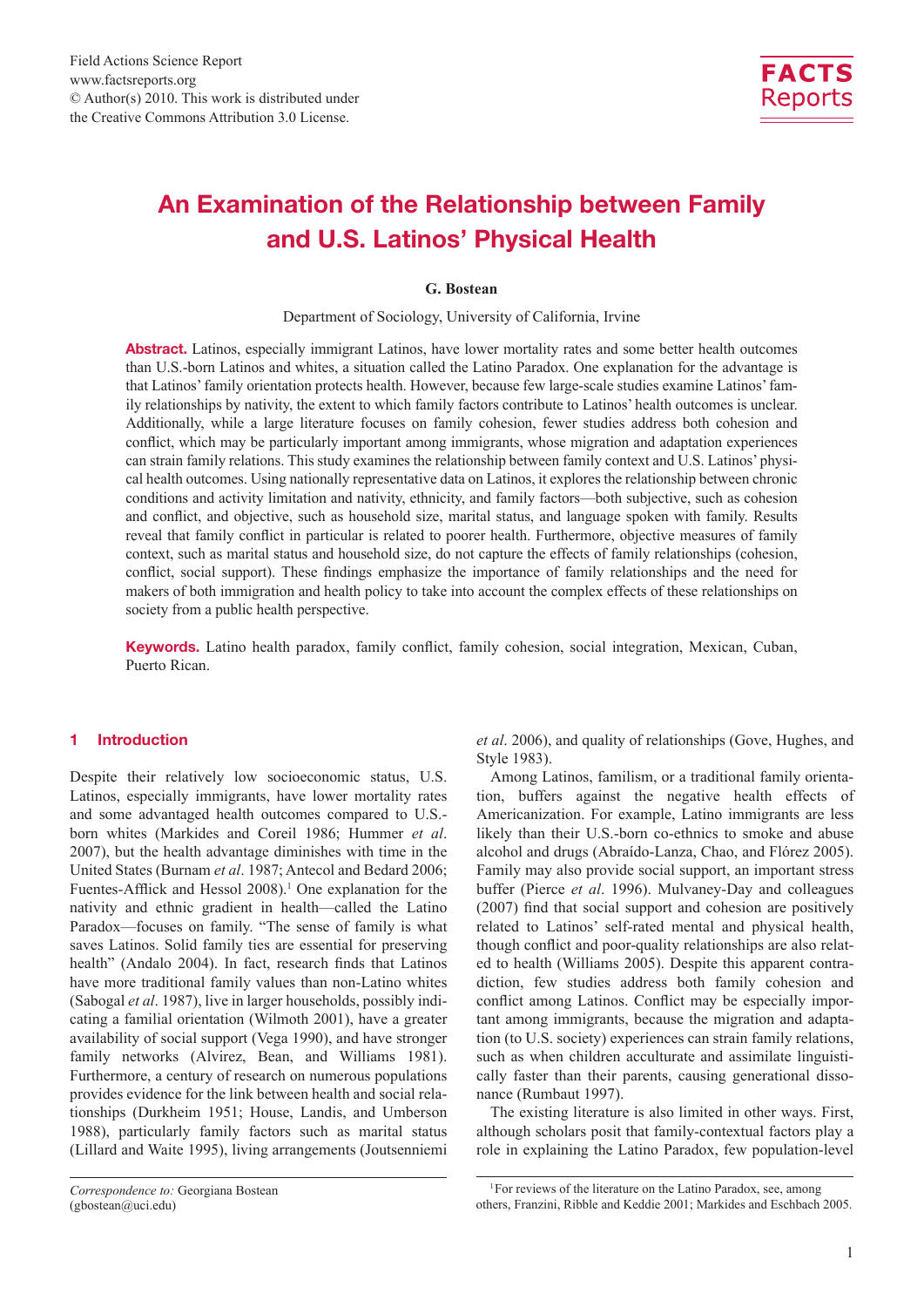studies address this area of inquiry; therefore, the extent to which family context explains the nativity gap in health remains unclear. Second, most studies examine mental health or self-rated health (Mulvaney-Day *et al*. 2007; Rivera *et al*. 2008), the findings of which cannot be generalized to individual physical outcomes without empirical support (Williams and Umberson 2004). Finally, studies reveal differing findings by health measure. While foreign-born Latinos have lower rates of adult (Palloni and Arias 2004) and infant mortality (Weeks, Rumbaut, and Ojeda 1999) and some chronic diseases (Jasso *et al*. 2004), they have higher rates of infectious diseases and other conditions, including diabetes (Harris *et al*. 1998), and outcomes vary by ethnic subgroup, with Mexicans tending to be healthiest and Puerto Ricans, least healthy (Zsembik and Fennell 2005). Thus questions remain about which health outcomes Latinos are advantaged in and the ways in which family context is related to various outcomes.

To answer these questions, this study builds on the broader literatures of social integration and Latino health (Mulvaney-Day *et al*. 2007; Rivera *et al*. 2008), examining the relationship between family context and U.S. Latinos' physical health outcomes, namely, chronic conditions and activity limitation. Using nationally representative data, it explores the relationship between nativity, ethnicity, family factors—both subjective, such as cohesion and conflict, and objective, such as household size, marital status, and language spoken with family—and physical health. In doing so, I address how family factors are related to chronic conditions and activity limitation and to what extent they explain the nativity gap in health outcomes and whether health behaviors (smoking and drinking) explain the relationship between family factors and health.

#### 2 Methods

#### 2.1 Data and Sample

The 2002-2003 National Latino and Asian American Survey (NLAAS) is a nationally representative survey of noninstitutionalized Latino and Asian American adults aged 18 or older residing in households in the United States, based on a stratified area probability sample design (see Heeringa *et al*. 2004). Conducted in respondents' homes using computer-assisted personal interview, the interviews took place between May 2002 and December 2003. Of the 4,864 respondents, 2,554 were Latinos (868 Mexicans, 577 Cubans, 495 Puerto Ricans, and 614 Other Latinos). Of those, 58.6% were interviewed in Spanish. The Latino response rate was 75.5%. After excluding missing cases, this study's final sample size is 2,343 Latinos.

#### 2.2 Measures

#### 2.2.1 Dependent Variables

Chronic conditions is a dichotomous variable coded 1 if the respondent reported that a doctor or health professional told him/her that he had cancer, diabetes, high blood pressure, or heart disease, and 0 otherwise. Activity limitation is a dichotomous variable indicating whether the respondent answered yes to the following question: "Was there ever a time in the past 30 days when health-related problems caused you difficulties with mobility, such as standing for long periods, moving around inside your home, or getting out of your home?"

#### 2.2.2 Independent Variables

Research finds several family-contextual factors to be associated with health, including marital status, household size, language use, relationship quality, and social support. Marital status is coded 1 for currently married or cohabiting, and 0 otherwise.2 Household size indicates the number of persons living in the household. The language of interview and language spoken with family were also included but were ultimately dropped from the final models because they are highly collinear with immigrant status. In the NLAAS, over 85% of respondents chose their language of interview, and most immigrants interviewed in Spanish.

As relationship quality measures, I include scales of cohesion and conflict. I created the family cohesion scale (Cronbach's  $\alpha$  = .932 for the Spanish interviews and .929 for English), ranging from 10 (low cohesion) to 40 (high cohesion), by reverse coding and summing responses indicating how strongly the respondent agrees ( $1 =$  strongly agree,  $2 =$ somewhat agree,  $3 =$  somewhat disagree,  $4 =$  strongly disagree) with 10 statements:

"Family members respect one another."

- "We share similar values and beliefs as a family."
- "Things work well for us as a family."
- "We really do trust and confide in each other."
- "Family members feel loyal to the family."
- "We are proud of our family."
- "We can express our feelings with our family."
- "Family members like to spend free time with each other."
- "Family members feel very close to each other."
- "Family togetherness is very important."

To create the family conflict scale, I created a scale ranging from 5 (low conflict) to 15 (high conflict) ( $\alpha$  = .89 in Spanish interviews, .763 for English). I reverse coded and summed responses indicating how often the following apply  $(1 = \text{hard} - \text{hard})$ ly or never,  $2 =$  sometimes,  $3 =$  often):

"Being too close to family interfered with goals."

"Argue with family over different customs."

"Lonely and isolated due to lack of family unity."

- "Family relations less important to people close to you."
- "Personal goals conflict with family."

<sup>&</sup>lt;sup>2</sup>I use a combined married or cohabiting measure because the publicly available data do not distinguish between them.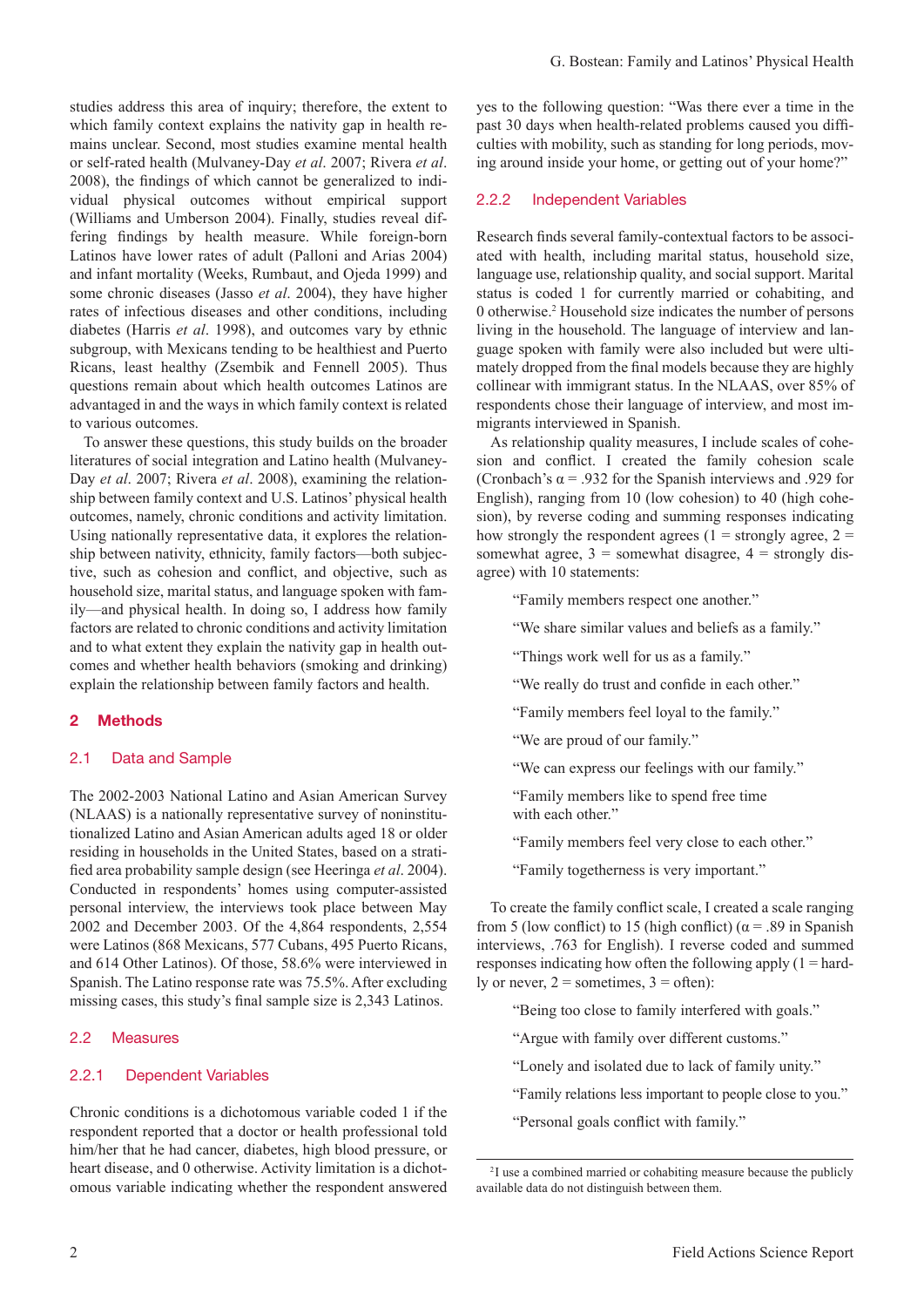I also created scales of support from family (outside the household) and from friends. I reverse coded and summed answers to 3 questions:

"How often do you talk on phone or get together with relatives?"

"How much can you rely on relatives who do not live with you for help if you have a serious problem—a lot, some, a little, or not at all?"

"How much can you open up to relatives who do not live with you if you need to talk about your worries?"

The scale ranged from 3 (very little support from relatives outside the household) to 13 (a lot of support). I then used the parallel questions for friend support to create a similar friend support scale ( $\alpha$  = .767 for Spanish, .732, for English).

Nativity is coded 0 for U.S.-born and 1 for foreign-born.<sup>3</sup> The Latino groups I examine are Mexican, Cuban, Puerto Rican, and Other Latinos ("Others"). I control for sociodemographic factors related to health: age, sex, education (less than 12 years, 12, 13-15, and 16+ years), and household income (as a ratio to the poverty threshold: at or below, 2-5 times, 6-9 times, and 10 or more times the threshold). Finally, I include two health behaviors—smoking (never, current smoker, or former/only a few times) and drinking (coded 1 if the respondent answered yes to the following question, "Did you ever use alcohol or drugs so much that your family or friends worried about you or repeatedly complained about your use?" and 0 otherwise)—to control for nativity differences in behaviors and assess the impact on the effect on family factors.

#### 2.3 Analyses

I first examine the weighted characteristics of the sample by nativity. Next I conduct logistic regressions to analyze chronic conditions and activity limitation. For each health outcome, I estimate four models to assess the change in nativity effect when adding family contextual and health factors. The first model includes nativity, ethnicity, and sociodemographic controls; the second adds marital status and household size; the third adds family cohesion and conflict, and social support from family and friends; the final model adds health behaviors. I first add the objective measures of family context and then the scales of cohesion, conflict, and support to assess whether the objective measures are associated with health both with and without conditioning on family relationships and social support. Finally, I add health behaviors.

#### 3 Results

Figures 1, 2, and 3 reveal nativity differences among Latinos in health, sociodemographic profiles, and family contextual factors. Importantly, foreign-born Latinos have a lower



Figure 1. Health Conditions by Nativity\*

*Note:* Difference in chronic conditions not significant.



Figure 2. Socio-demographic Characteristics by Nativity\* Note: <sup>a</sup> Household income ratio to poverty threshold. <sup>b</sup> Years of education.



Figure 3a. Family & Friend Relationships by Nativity\*

*Note:* Scale ranges: Cohesoin (10-40), Conflict (5-15), Family support (3-13), Friend support (3-13) 100



Figure 3b. Family-related Characteristics by Nativity\*

*Note:* <sup>a</sup>Married or cohabiting. <sup>b</sup>Mean number of persons in household.<br><sup>cl</sup> anguage spoken with family Language spoken with family.

\* *Note for Figures 1, 2, 3a and 3b:* Data from 2002-2003 National Latino and Asian American Survey. Nativity differences significant at the .01 alpha level.

<sup>&</sup>lt;sup>3</sup>I use the terms "foreign-born" and "immigrant" interchangeably to identify an individual who was born outside of and then migrated to the United States, without differentiating by legal status or migratory context. I consider Puerto Ricans to be foreign-born because they differ from the U.S.-born in health outcomes and sociodemographic characteristics.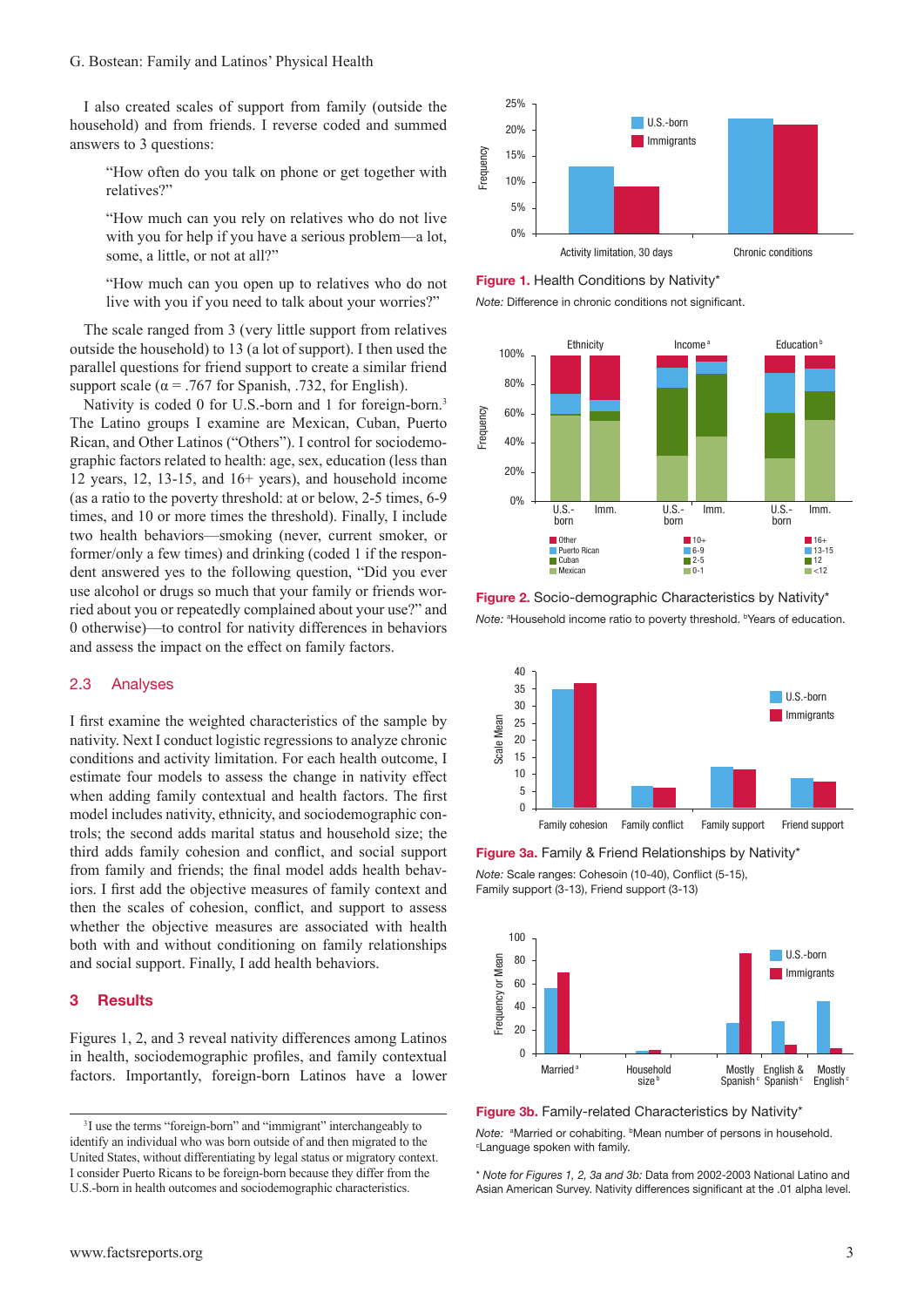prevalence of activity limitation but do not differ in rates of chronic conditions compared to U.S.-born Latinos. The foreign-born are also older and less educated and have lower incomes. In terms of family factors, they are more likely to be married, live in larger households, have higher mean levels of family cohesion and lower family conflict, but report lower levels of support from both relatives and friends outside the household. Language spoken with family was not included in the multivariate regressions (because it is highly collinear with immigrant status), but the fact that 87% of foreign-born Latinos speak mostly Spanish with their families confirms the strong relationship between nativity and language use.

#### 3.1 Chronic Conditions

Table 1 presents logistic regression odds ratios of chronic conditions, providing evidence of the foreign-born advantage: net of sociodemographic characteristics, immigrants have nearly 30% lower odds of chronic conditions. Compared to Mexicans, Cubans and Puerto Ricans have higher odds. Adding marital status and household size, although not statistically significant themselves, further reduces immigrants'

odds slightly (Model 2). Accounting for cohesion, conflict, and family and friend support reduces immigrants' advantage over the U.S.-born and makes household size a significant predictor of chronic conditions (Model 3). Furthermore, both family conflict and friend support are associated with higher odds of chronic conditions. In analyses not shown here (due to space constraints), I examined cohesion and conflict separately and found that each one is a significant predictor of chronic conditions—cohesion is related to lower odds and conflict to higher—but when both are included in the model, only conflict remains significant. This suggests that family conflict is a stronger correlate of activity limitation and that studies analyzing only cohesion (or familism) omit an important part of the family dynamic. Finally, Model 4 reveals that smoking and alcohol problems are not significantly related to chronic conditions, nor do they attenuate the effects of nativity and family factors.

#### 3.2 Activity Limitation

Immigrants also have nearly 50% lower odds of activity limitation than the U.S.-born when accounting for

Table 1. Logistic Regression Results: Odds Ratios of Chronic Conditions

|                                                    | Model 1    | Model 2    | Model 3    | Model 4    |
|----------------------------------------------------|------------|------------|------------|------------|
| Sociodemographic                                   |            |            |            |            |
| Immigrant (U.S.-born)                              | $0.733**$  | $0.714**$  | $0.775*$   | $0.740**$  |
| Ethnicity (Mexican)                                |            |            |            |            |
| Cuban                                              | $1.775***$ | 1.849***   | $1.786***$ | $1.830***$ |
| Puerto Rican                                       | $1.653***$ | $1.728***$ | $1.725***$ | $1.773***$ |
| Other Latino                                       | 1.260      | 1.310      | 1.343      | 1.352      |
| Age                                                | $1.074***$ | $1.076***$ | $1.080***$ | $1.079***$ |
| Female                                             | $1.450*$   | $1.463*$   | 1.321      | 1.264      |
| Years of education (less than 12)                  |            |            |            |            |
| 12 years                                           | 0.817      | 0.823      | 0.789      | 0.792      |
| $13-15$ years                                      | 0.892      | 0.896      | 0.849      | 0.843      |
| $16+$ years                                        | 0.684      | 0.693      | 0.640      | 0.617      |
| Household income <sup>a</sup> (at/below threshold) |            |            |            |            |
| 2-5 times                                          | 0.981      | 0.981      | 0.965      | 0.947      |
| 6-9 times                                          | 1.311      | 1.331      | 1.269      | 1.236      |
| 10 or more times                                   | 0.600      | 0.607      | 0.577      | 0.568      |
| <b>Family factors</b>                              |            |            |            |            |
| Married                                            |            | 1.122      | 1.262      | 1.251      |
| Household size                                     |            | 1.054      | $1.075*$   | $1.074*$   |
| Family cohesion <sup>b</sup>                       |            |            | 0.986      | 0.985      |
| Family conflict <sup>b</sup>                       |            |            | $1.108**$  | $1.114***$ |
| Family support, out of household <sup>b</sup>      |            |            | 1.017      | 1.019      |
| Friend support <sup>b</sup>                        |            |            | $1.070**$  | $1.068**$  |
| <b>Health behaviors</b>                            |            |            |            |            |
| Smoking status (never smoked)                      |            |            |            |            |
| Current smoker                                     |            |            |            | 0.819      |
| Former smoker                                      |            |            |            | 1.052      |
| Alcohol use ever cause family conflict (No)        |            |            |            | 0.838      |
| N                                                  | 3956       | 3956       | 3956       | 3956       |

 *Source:* 2002-2003 National Latino and Asian American Survey

Notes: \*\*\**p* < 0.01, \*\**p* < 0.05, \**p* < 0.1 (two-tailed test). Reference groups in parentheses. Estimates weighted to be nationally representative of Latinos.

a Ratio to poverty threshold

b Scale—see text for description.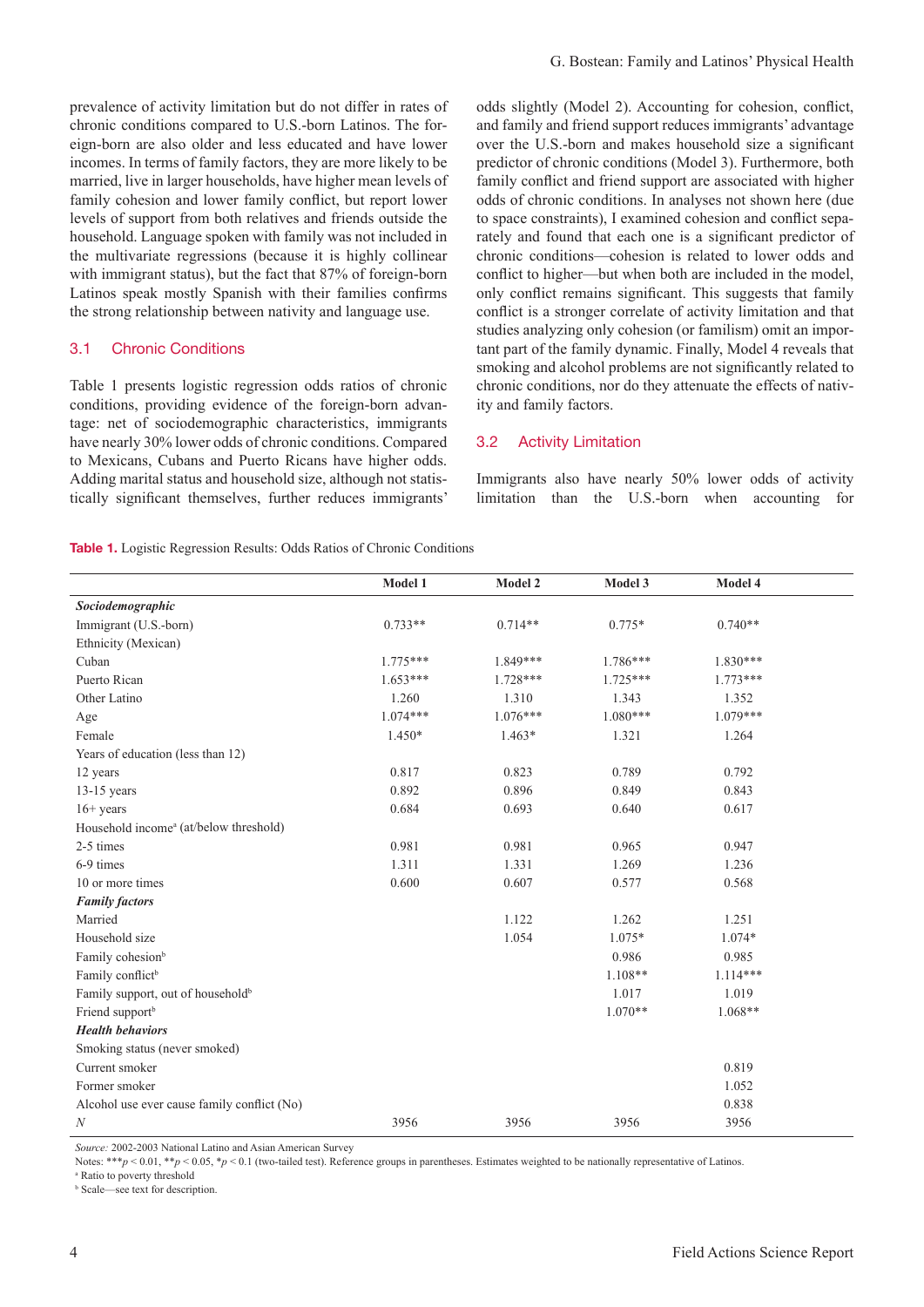sociodemographic differences (table 2, Model 1). However, unlike with chronic conditions, only Puerto Ricans have significantly higher odds of limitation than Mexicans. In Model 2, the nativity gap remains nearly the same while the gap between Puerto Ricans and Mexicans narrows by 5%, suggesting that ethnic differences are more pronounced when accounting for a broader range of confounding factors. The nativity and ethnic gaps continue to narrow in Models 3 and 4, and, as with chronic conditions, family conflict is related to higher odds of limitation. In contrast to their relationship to chronic conditions, smoking and drinking are related to significantly higher odds of limitation, though they do not explain the nativity or family conflict effects.

#### 4 Discussion and Conclusions

This study finds that family relationships, especially family conflict, are related to Latino health. Furthermore, objective proxy measures of these relationships, such as marital status or household size, do not capture the effects of the quality of those relationships. The findings also corroborate previous research: Latino immigrants have health advantages (in both chronic conditions and activity limitations) over U.S.-born Latinos, and there is an ethnic health gradient among Latinos, with Mexicans having lowest odds of these conditions and Puerto Ricans having the highest.

Given the large literature supporting the marital statushealth relationship, it is somewhat surprising that the married/cohabiting are not significantly healthier than the unmarried in this study. One explanation is that cohabitors are included in the married category, but this is unlikely because non-marital, consensual unions are not uncommon among these groups (De Vos 1999). A more plausible explanation is that Latinos' familistic norms, which include extended family rather than only the spouse as a source of support, reduce the impact of being married on health. Furthermore, some Latino families are separated when one member immigrates to the United States, leaving other family members behind. Though limited by the data, which do not specify which family members are in the household, this finding may indicate that living apart does not confer the same health benefits as living with a spouse or partner. The cross-sectional nature of the data also limits the ability to assess the direction of causality. Therefore, it is possible that

Table 2. Logistic Regression Results: Odds Ratios of Activity Limitation

|                                               | Model 1    | Model 2    | Model 3    | Model 4    |  |
|-----------------------------------------------|------------|------------|------------|------------|--|
| Sociodemographic                              |            |            |            |            |  |
| Immigrant (U.S.-born)                         | $0.553***$ | $0.560***$ | $0.598***$ | $0.655***$ |  |
| Ethnicity (Mexican)                           |            |            |            |            |  |
| Cuban                                         | 1.357      | 1.307      | 1.265      | 1.273      |  |
| Puerto Rican                                  | $1.606***$ | 1.544**    | $1.549***$ | 1.490**    |  |
| Other Latino                                  | 0.898      | 0.863      | 0.863      | 0.874      |  |
| Age                                           | $1.037***$ | $1.035***$ | $1.037***$ | $1.036***$ |  |
| Female                                        | $1.921***$ | $1.952***$ | $1.771***$ | $2.109***$ |  |
| Years of education (less than 12)             |            |            |            |            |  |
| 12 years                                      | 0.701      | 0.694      | 0.689      | 0.679      |  |
| $13-15$ years                                 | 1.016      | 1.008      | 0.998      | 0.999      |  |
| $16+$ years                                   | 0.936      | 0.914      | 0.888      | 0.936      |  |
| Household incomea (at/below threshold)        |            |            |            |            |  |
| 2-5 times                                     | 0.757      | 0.735      | $0.720*$   | 0.745      |  |
| 6-9 times                                     | 0.963      | 0.906      | 0.863      | 0.860      |  |
| 10 or more times                              | 0.557      | $0.511*$   | 0.517      | 0.510      |  |
| <b>Family factors</b>                         |            |            |            |            |  |
| Married                                       |            | 1.024      | 1.129      | 1.155      |  |
| Household size                                |            | $0.915*$   | 0.926      | 0.929      |  |
| Family cohesion <sup>b</sup>                  |            |            | 1.004      | 1.006      |  |
| Family conflict <sup>b</sup>                  |            |            | $1.169***$ | 1.159***   |  |
| Family support, out of household <sup>b</sup> |            |            | 1.017      | 1.015      |  |
| Friend support <sup>b</sup>                   |            |            | 1.035      | 1.033      |  |
| <b>Health behaviors</b>                       |            |            |            |            |  |
| Smoking status (never smoked)                 |            |            |            |            |  |
| Current smoker                                |            |            |            | 1.401      |  |
| Former smoker                                 |            |            |            | 1.505*     |  |
| Alcohol use ever cause family conflict (No)   |            |            |            | $1.440**$  |  |
| $\boldsymbol{N}$                              | 3956       | 3956       | 3956       | 3956       |  |

 *Source:* 2002-2003 National Latino and Asian American Survey

Notes: \*\*\**p* < 0.01, \*\**p* < 0.05, \**p* < 0.1 (two-tailed test). Reference groups in parentheses. Estimates weighted to be nationally representative of Latinos.

a Ratio to poverty threshold

b Scale—see text for description.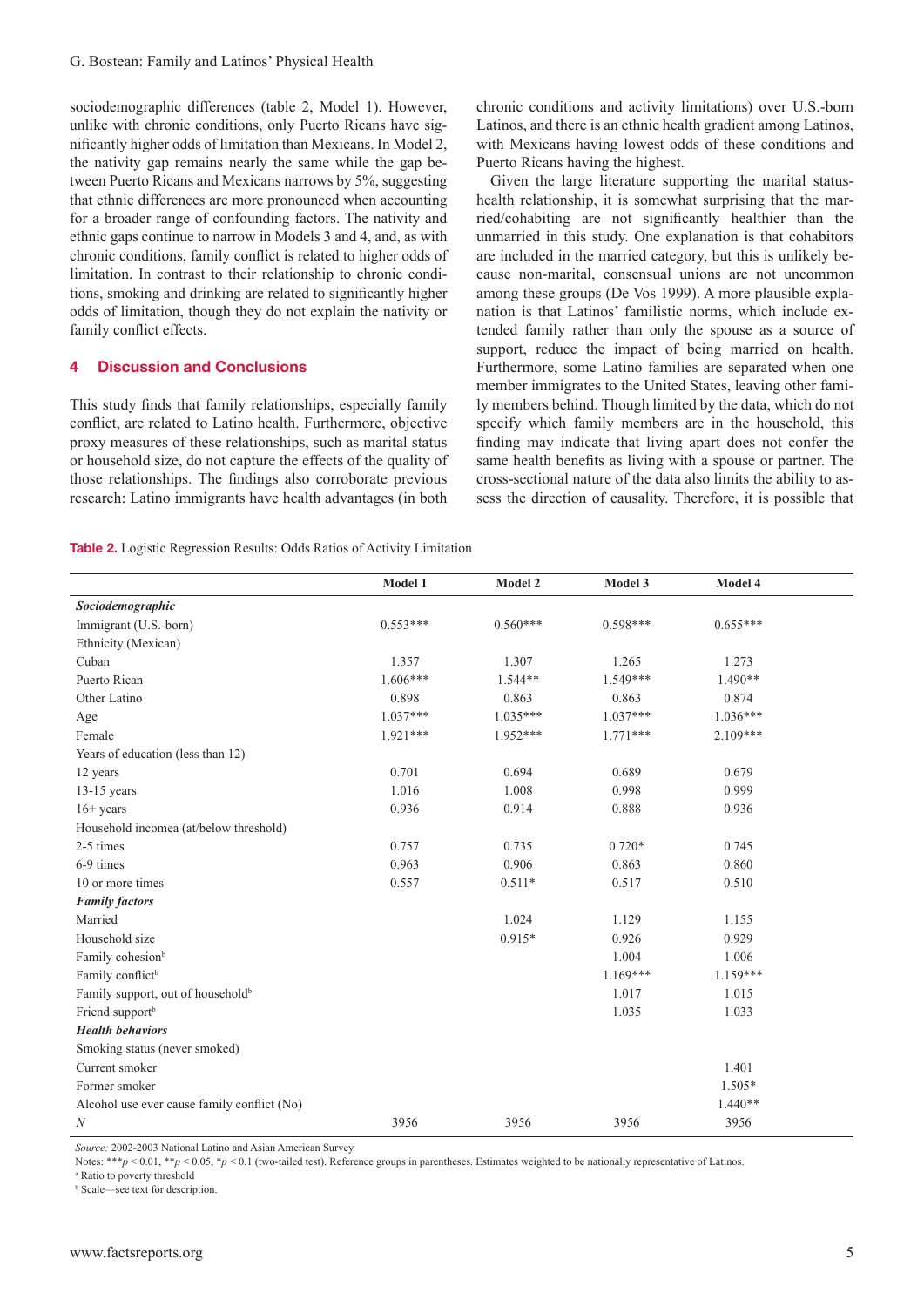health affects family relationships rather than the other way around. In this case, however, the measures of conflict and cohesion have more to do with culture than with the type of conflict that would arise from a family member having a chronic illness or activity limitation, suggesting that the causal direction runs from conflict to health.

These findings underscore the complex relationship between migration, family relationships, and Latino health, and the heterogeneity among Latinos by nativity and ethnicity. Research and policy should take into account Latinos' varied contexts—cultural, migratory, historical—that shape their U.S. experiences and trajectories. Especially important in the family-health relationship are migration context (of exit and of reception) and whether and which family members immigrants leave behind in their countries of origin. The study in this issue by Sternberg evidences the tremendous impact of separation on both migrants and their families. Policy makers must be cognizant of the increasing importance of transnational relationships for migrants (Viruell-Fuentes and Schulz 2009) and the societal and health ramifications of these relationships. Over 35 million persons in the United States are foreign-born (U.S. Census Bureau 2006), another 21 million are the children of immigrants (Portes and Rumbaut 2006), and the U.S. immigrant population continues to grow. The topics of family and transnational relationships span social groups across ethnicity and socioeconomic class, and thus are public health and social issues of a wide-reaching importance not to be overlooked by researchers and policy makers.

#### Acknowledgements

This research is supported by a National Science Foundation dissertation grant (Award # 926961), a University of California President's Dissertation Fellowship and the UCI Center for the Study of Latinos in a Global Society. I would like to thank Wang Feng, Wayne Cornelius, Frank Bean, and the participants of the COEMH for their thoughtful comments on earlier versions of this work. Any remaining errors or omissions are my own.

#### References:

- Abraído-Lanza, Ana F., Maria T. Chao, and Karen R. Flórez (2005), "Do Healthy Behaviors Decline with Greater Acculturation?: Implications for the Latino Mortality Paradox," Social Science & Medicine, Vol. 61, pp. 1243-1255.
- Alvirez, D., Frank D. Bean, and D. Williams (1981), "The Mexican American Family," in C. H. Mindel and R. W. Habenstein (eds.), Ethnic Families in America, Elvesier, New York.
- Andalo, Paula (2004), "Health for One and All: Latinos in the USA," Perspectives in Health.
- Antecol, Heather and Kelly Bedard (2006), "Unhealthy Assimilation: Why Do Immigrants Converge to American Health Status Levels?" Demography, Vol. 43, pp. 337-360.
- Burnam, M. Audrey, Richard L. Hough, Marvin Karno, Javier I. Escobar, and Cynthia A. Telles (1987), "Acculturation and Lifetime Prevalence of Psychiatric Disorders among Mexican Americans in Los Angeles," Journal of Health and Social Behavior, Vol. 28, pp. 89-102.
- De Vos, Susan (1999), "Comment of Coding Marital Status in Latin America," Journal of Comparative Family Studies, Vol. 30, pp. 79-93.
- Durkheim, Emile (1951), Suicide: A Study in Sociology, ed. G. Simpson, trans. J. A. Spaulding and G. Simpson, Free Press, New York.
- Franzini, Luisa, John C. Ribble, and Arlene M. Keddie (2001), "Understanding the Hispanic Paradox," Ethnicity and Disease, Vol. 11, pp. 496-518.
- Fuentes-Afflick, Elena and Nancy A. Hessol (2008), "Acculturation and Body Mass among Latina Women," Journal of Women's Health, Vol. 17, pp. 67-73.
- Gove, Walter R., Michael Hughes, and Carolyn Briggs Style (1983), "Does Marriage Have Positive Effects on the Psychological Well-Being of the Individual?" Journal of Health and Social Behavior, Vol. 24, pp. 122-131.
- Harris, M. I., K. M. Flegal, C. C. Cowie, M. S. Eberhardt, D. E. Goldstein, R. R. Little, H. M. Wiedmeyer, and D. D. Byrd-Holt (1998), "Prevalence of Diabetes, Impaired Fasting Glucose, and Impaired Glucose Tolerance in U.S. Adults. The Third National Health and Nutrition Examination Survey, 1988-1994," Diabetes Care, Vol. 21, pp. 518-524.
- Heeringa, S. G., J. Wagner, M. Torres, N. Duan, T. Adams, and P. Berglund (2004), "Sample Designs and Sampling Methods for the Collaborative Psychiatric Epidemiology Studies (CPES)," International Journal of Methods in Psychiatric Research, Vol. 13, pp. 221-240.
- House, James S., Karl R. Landis, and Debra Umberson (1988), "Social Relationships and Health," Science, Vol. 241, pp. 540-545.
- Hummer, Robert A., Daniel A. Powers, Starling G. Pullum, Ginger L. Gossman, and W. Parker Frisbie (2007), "Paradox Found (Again): Infant Mortality among the Mexican-Origin Population in the United States," Demography, Vol. 44, pp. 441-457.
- Jasso, Guillermina, Douglas S. Massey, Mark R. Rosenzweig, and James P. Smith (2004), "Immigrant Health: Selectivity and Acculturation," in N. B. Anderson, R. A. Bulatao, and B. Cohen (eds.), Critical Perspectives on Racial and Ethnic Differences in Health in Late Life, National Academies Press, Washington, DC.
- Joutsenniemi, K., T. Martelin, P. Martikainen, S. Pirkola, and S. Koskinen (2006), "Living Arrangements and Mental Health in Finland," Journal of Epidemiology and Community Health, Vol. 60, pp. 468-475.
- Lillard, Lee A. and Linda J. Waite (1995), "'Til Death Do Us Part': Marital Disruption and Mortality," American Journal of Sociology, Vol. 100, pp. 1131-1156.
- Markides, Kyriakos S. and J. Coreil (1986), "The Health of Hispanics in the Southwestern United States: An Epidemiologic Paradox," Public Health Reports, Vol. 101, p. 253.
- Markides, Kyriakos S. and Karl Eschbach (2005), "Aging, Migration, and Mortality: Current Status of Research on the Hispanic Paradox," Journals of Gerontology Series B: Psychological Sciences and Social Sciences, Vol. 60, pp. S68-S75.
- Mulvaney-Day, Norah E., Margarita Alegria, and William Sribney (2007), "Social Cohesion, Social Support, and Health among Latinos in the United States," Social Science & Medicine, Vol. 64, pp. 477-495.
- Palloni, A. and E. Arias (2004), "Paradox Lost: Explaining the Hispanic Adult Mortality Advantage," Demography, Vol. 41, pp. 385-415.
- Pierce, Gregory R., Barbara R. Saranson, Irwin G. Saranson, Helene J. Joseph, and Ciarda A. Henderson (1996), "Conceptualizing and Assessing Social Support in the Context of the Family," in G. R. Pierce, B. R. Saranson, and I. G. Saranson (eds.), Handbook of Social Support and the Family, Plenum Press, New York.